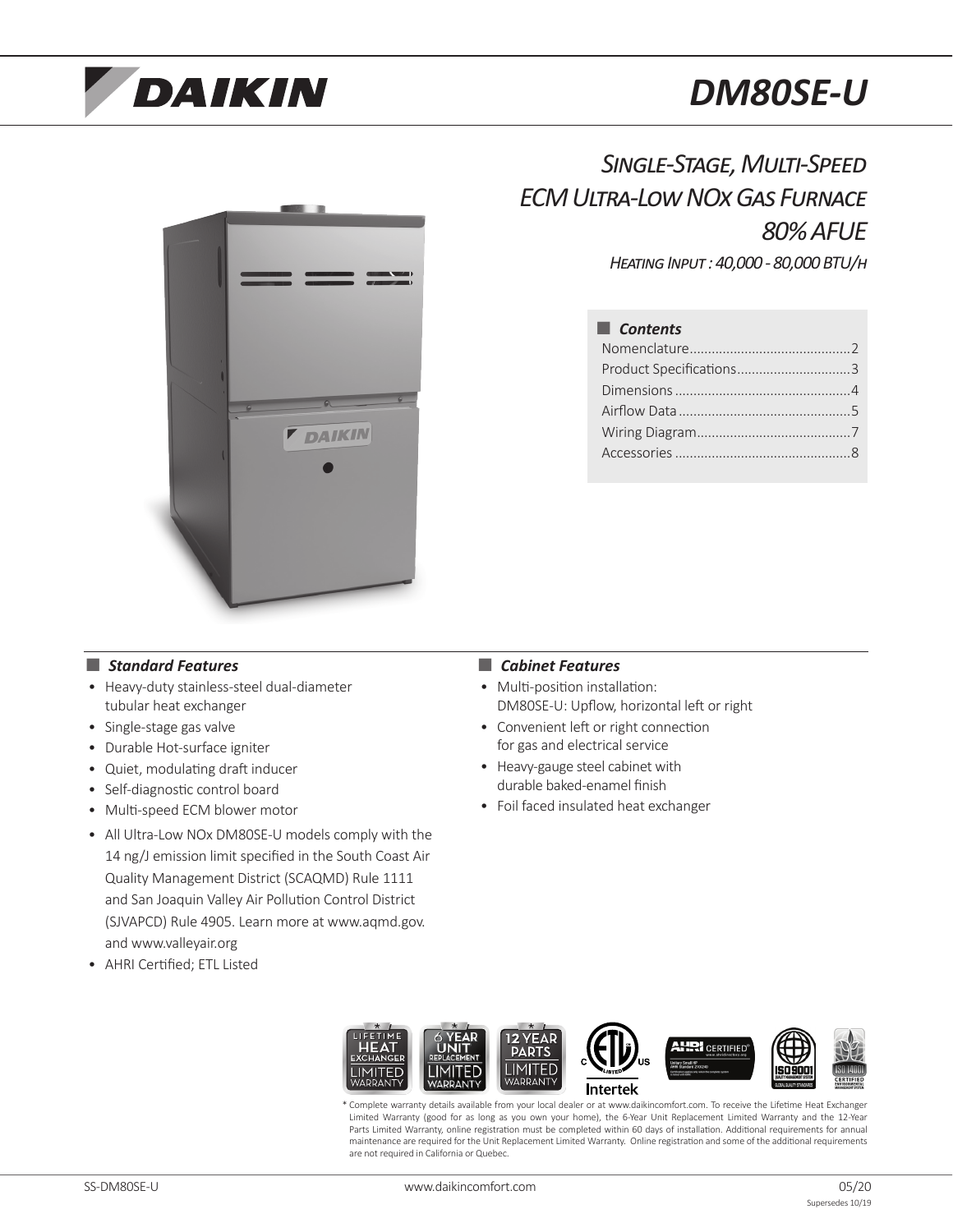|                                |                   | M              | 80  |        | Е | 60    | 3  | A  | U  | $\ast$     | *  |                     |                       |  |
|--------------------------------|-------------------|----------------|-----|--------|---|-------|----|----|----|------------|----|---------------------|-----------------------|--|
|                                | D<br>$\mathbf{1}$ | $\overline{2}$ | 3,4 | S<br>5 | 6 | 7,8,9 | 10 | 11 | 12 | 13         | 14 |                     |                       |  |
|                                |                   |                |     |        |   |       |    |    |    |            |    |                     |                       |  |
| <b>BRAND</b>                   |                   |                |     |        |   |       |    |    |    |            |    |                     | <b>MINOR REVISION</b> |  |
| D - Daikin Brand               |                   |                |     |        |   |       |    |    |    |            |    |                     | A - Initial Release   |  |
|                                |                   |                |     |        |   |       |    |    |    |            |    |                     | B - 1st Revision      |  |
| <b>CONFIGURATION</b>           |                   |                |     |        |   |       |    |    |    |            |    |                     |                       |  |
| M - Upflow/Horizontal          |                   |                |     |        |   |       |    |    |    |            |    |                     | <b>MAJOR REVISION</b> |  |
|                                |                   |                |     |        |   |       |    |    |    |            |    |                     | A - Initial Release   |  |
|                                |                   |                |     |        |   |       |    |    |    |            |    |                     | B - 1st Revision      |  |
| <b>AFUE</b>                    |                   |                |     |        |   |       |    |    |    |            |    |                     |                       |  |
| 80 - 80% AFUE<br>96 - 96% AFUE |                   |                |     |        |   |       |    |    |    | <b>Nox</b> |    |                     |                       |  |
|                                |                   |                |     |        |   |       |    |    |    |            |    |                     | U - Ultra-Low NOx     |  |
|                                |                   |                |     |        |   |       |    |    |    |            |    |                     |                       |  |
| <b>GAS VALVE</b>               |                   |                |     |        |   |       |    |    |    |            |    |                     | <b>CABINET WIDTH</b>  |  |
| S - Single Stage               |                   |                |     |        |   |       |    |    |    |            |    | $A - 14"$           | $C - 21"$             |  |
|                                |                   |                |     |        |   |       |    |    |    |            |    | $B - 17\frac{1}{2}$ |                       |  |
| <b>MOTOR</b>                   |                   |                |     |        |   |       |    |    |    |            |    |                     | <b>MAXIMUM CFM</b>    |  |
| E - Multi-Speed ECM            |                   |                |     |        |   |       |    |    |    |            |    |                     | 3 - 1200 CFM          |  |
|                                |                   |                |     |        |   |       |    |    |    |            |    |                     | 4 - 1600 CFM          |  |
| MBTU/H                         |                   |                |     |        |   |       |    |    |    |            |    |                     | 5 - 2000 CFM          |  |
| 040 - 40,000 BTU/h             |                   |                |     |        |   |       |    |    |    |            |    |                     |                       |  |
| 060 - 60,000 BTU/h             |                   |                |     |        |   |       |    |    |    |            |    |                     |                       |  |
| 080 - 80,000 BTU/h             |                   |                |     |        |   |       |    |    |    |            |    |                     |                       |  |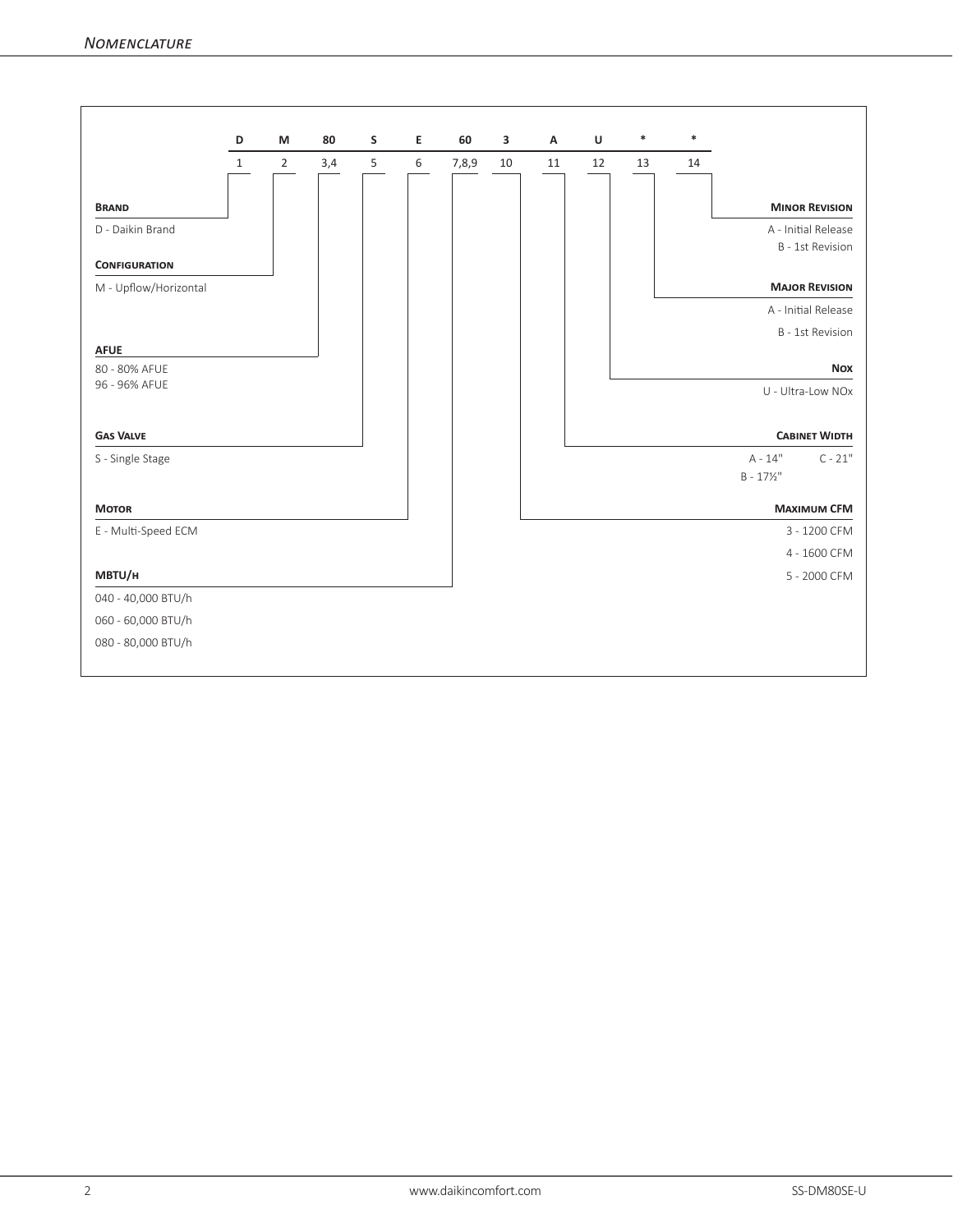|                                             | DM80SE<br>0403AU* | DM80SE<br>0603AU* | DM80SE<br>0604BU* | DM80SE<br>0804BU* | DM80SE<br>0805CU*  |  |
|---------------------------------------------|-------------------|-------------------|-------------------|-------------------|--------------------|--|
| <b>HEATING CAPACITY</b>                     |                   |                   |                   |                   |                    |  |
| Input $1$                                   | 40,000            | 60,000            | 60,000            | 80,000            | 80,000             |  |
| Natural Gas Output <sup>1</sup>             | 32,000            | 48,000            | 48,000            | 64,000            | 64,000             |  |
| AFUE <sup>2</sup>                           | 80                | 80                | 80                | 80                | 80                 |  |
| Available AC @ 0.5" ESP                     | 3                 | 3                 | $\overline{4}$    | $\overline{4}$    | 5                  |  |
| Temperature Rise Range (°F)                 | $25 - 55$         | $20 - 50$         | $20 - 50$         | $35 - 65$         | $35 - 65$          |  |
| <b>CIRCULATOR BLOWER</b>                    |                   |                   |                   |                   |                    |  |
| Size $(D \times W)$                         | $10" \times 6"$   | $10'' \times 6''$ | $10'' \times 8''$ | $10'' \times 8''$ | $10'' \times 10''$ |  |
| Horsepower                                  | $\frac{1}{2}$     | $\frac{1}{2}$     | $\frac{3}{4}$     | $\frac{3}{4}$     | 1                  |  |
| No. of Speeds                               | $\overline{5}$    | 5                 | $\overline{5}$    | 5                 | 5                  |  |
| Vent Diameter <sup>3</sup>                  | 4"                | 4"                | 4"                | 4"                | 4"                 |  |
| No. of Burners                              | 2                 | 3                 | 3                 | $\overline{4}$    | 4                  |  |
| <b>ELECTRICAL DATA</b>                      |                   |                   |                   |                   |                    |  |
| Min. Circuit Ampacity <sup>4</sup>          | 8.7               | 8.7               | 12.5              | 12.5              | 12.7               |  |
| Max. Overcurrent Device (amps) <sup>5</sup> | 15                | 15                | 15                | 15                | 15                 |  |
| SHIP WEIGHT (LBS)                           | 86                | 90                | 100               | 108               | 116                |  |

<sup>1</sup> Natural Gas BTU/h; for altitudes 0-4500' Only

<sup>2</sup> DOE AFUE based upon Isolated Combustion System (ICS)

<sup>3</sup> Vent and combustion air diameters may vary depending upon vent length. Refer to the latest editions of the National Fuel Gas Code NFPA 54/ANSI Z223.1 (in the USA) and the Canada National Standard of Canada, CAN/CSA B149.1 and<br>CAN/CSA B142.2 (in Canada).

<sup>4</sup> Minimum Circuit Ampacity = (1.25 x Circulator Blower Amps) + ID Blower amps. Wire size should be determined in accordance with National Electrical Codes. Extensive wire runs will require larger wire sizes.

⁵ Maximum Overcurrent Protection Device refers to maximum recommended fuse or circuit breaker size. May use fuses or HACR-type circuit breakers of the same size as noted. 

### **Notes**

• All furnaces are manufactured for use on 115 VAC, 60 Hz, single-phase electrical supply.

• Gas Service Connection ½" FPT

• Important: Size fuses and wires properly and make electrical connections in accordance with the National Electrical Code and/or all existing local codes.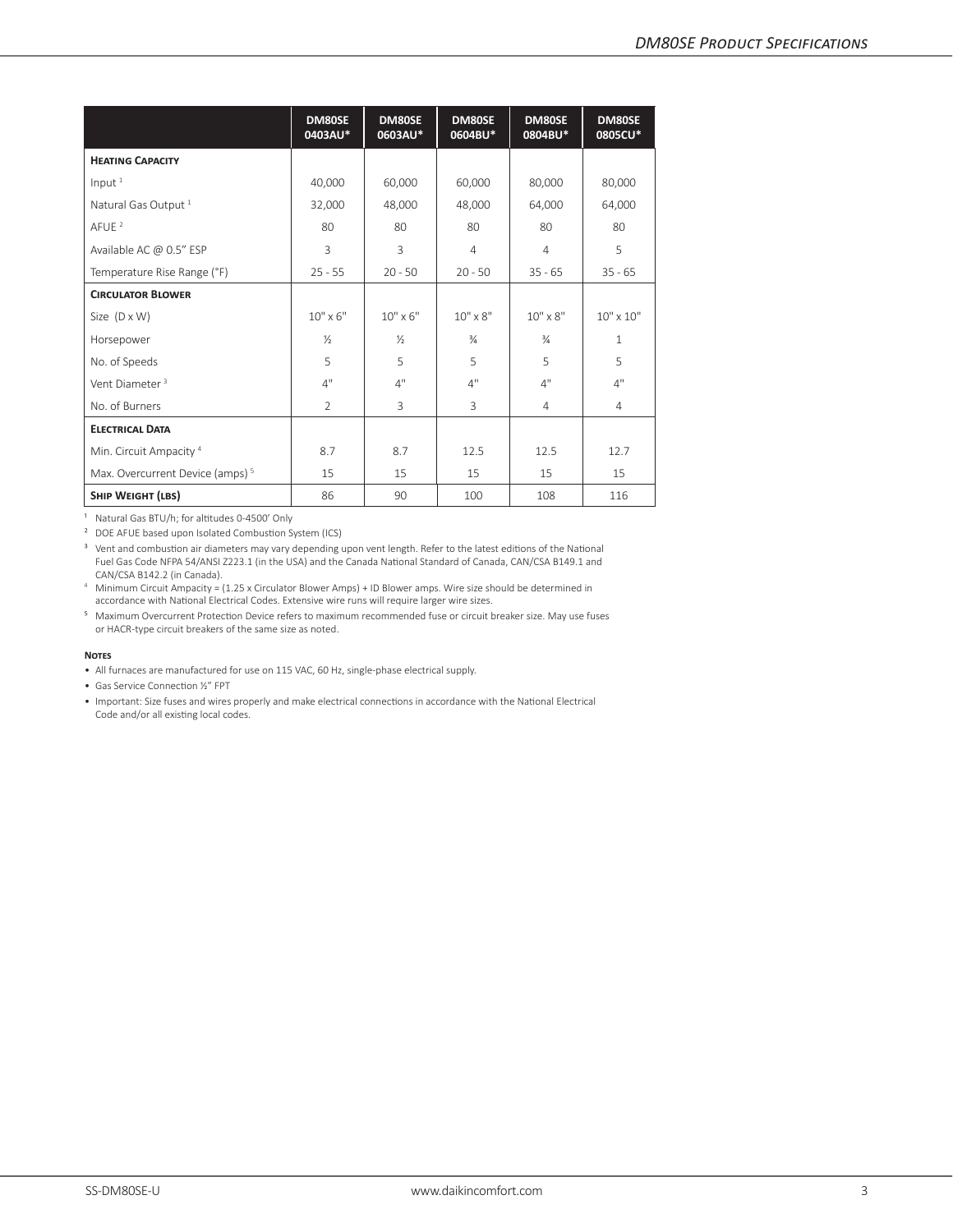

| <b>MODEL</b>  | А               | в               |
|---------------|-----------------|-----------------|
| DM80SE0403AU* | 14"             | $12\frac{1}{2}$ |
| DM80SF0603AU* | 14"             | $12\frac{1}{2}$ |
| DM80SF0604BU* | $17\frac{1}{2}$ | 16"             |
| DM80SE0804BU* | $17\frac{1}{2}$ | 16"             |
| DM80SE0805CU* | 21"             | $19\frac{1}{2}$ |

## **Notes**

- Line voltage wiring can enter through the right or left side of furnace. Low-voltage wiring can enter through the right or left side of furnace.
- Installer must supply the following gas line fittings, according to which entrance is used: Left: One 2" pipe nipple; one 90º elbow; straight pipe; one ground joint union Right: Five 90º elbow; one ground joint union; various pipe nipples

## *Minimum Clearances to Combustible Materials*

|                    |             |              |               | <b>VENT</b> |              |                  |  |
|--------------------|-------------|--------------|---------------|-------------|--------------|------------------|--|
| SIDES <sup>'</sup> | <b>REAR</b> | <b>FRONT</b> | <b>BOTTOM</b> | SW          | в<br>в       | TOP <sup>1</sup> |  |
| 4H                 | $\sim$      | $\sim$       | ◡             |             | $\mathbf{A}$ | 11               |  |

C = If placed on combustible floor, the floor MUST be wood ONLY.

## **Notes**

- For servicing or cleaning, a 24" front clearance is recommended.
- Unit connections (electrical, flue, and drain) may necessitate greater clearances than the minimum clearances listed above.
- In all cases, accessibility clearance must take precedence over clearances from the enclosure where accessibility clearances are greater.
- Refer to the appropriate USA and Canadian codes:
	- In the USA: the National Fuel Gas Code NFPA 54 / ANSI Z223.1
	- In Canada: the Canada National Standard of Canada, CAN/CSA B149.1 and CAN/CSA B142.2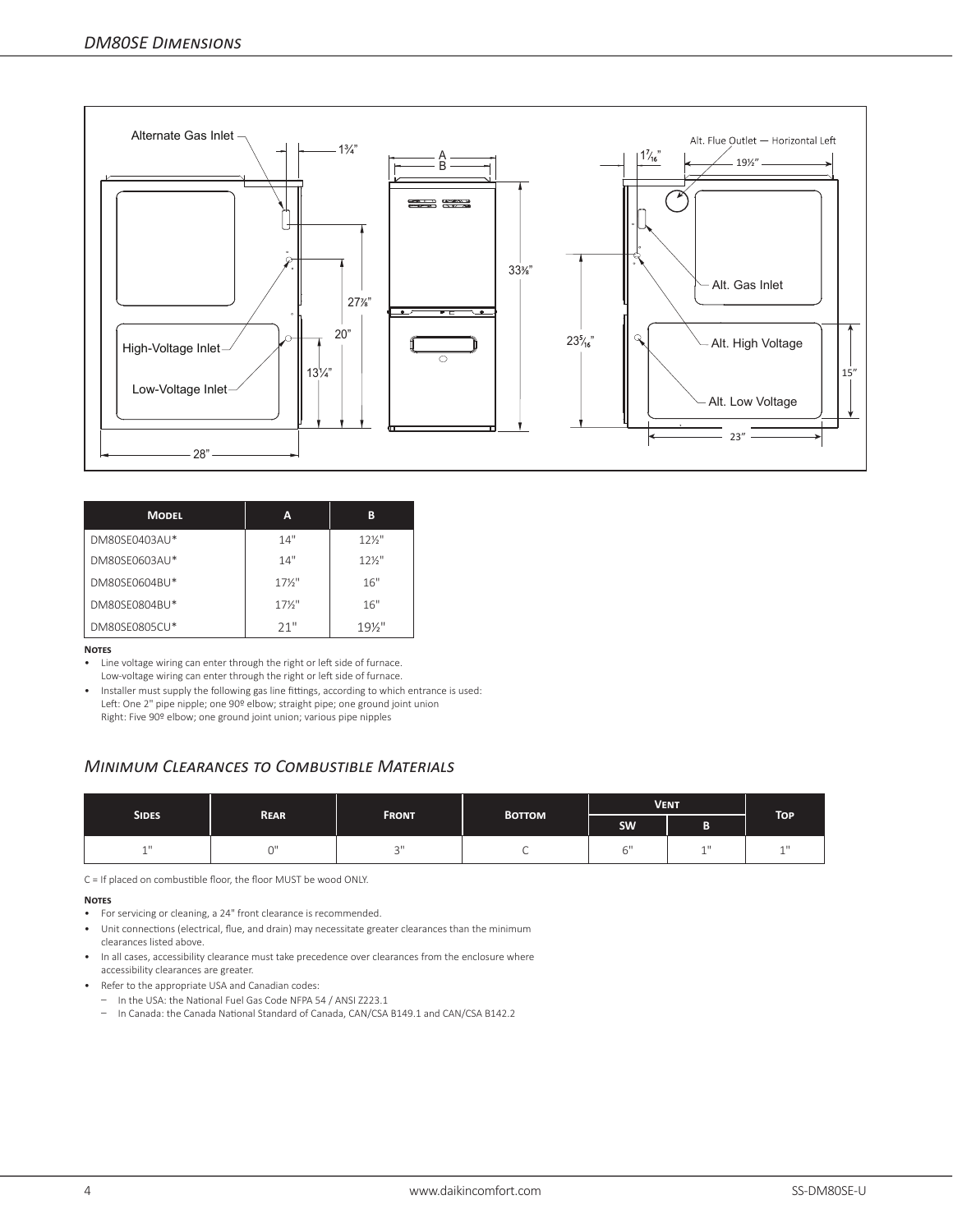|                  | <b>WIRE</b><br><b>COLOR</b> | <b>EXTERNAL STATIC PRESSURE, (INCHES WATER COLUMN)</b> |             |            |             |            |             |            |             |            |             |            |            |            |
|------------------|-----------------------------|--------------------------------------------------------|-------------|------------|-------------|------------|-------------|------------|-------------|------------|-------------|------------|------------|------------|
| <b>MODEL</b>     |                             | 0.1                                                    |             | 0.2        |             |            | 0.3         |            | 0.4         |            | 0.5         | 0.6        | 0.7        | 0.8        |
|                  |                             | <b>CFM</b>                                             | <b>RISE</b> | <b>CFM</b> | <b>RISE</b> | <b>CFM</b> | <b>RISE</b> | <b>CFM</b> | <b>RISE</b> | <b>CFM</b> | <b>RISE</b> | <b>CFM</b> | <b>CFM</b> | <b>CFM</b> |
|                  | Blue                        | 789                                                    | 38          | 735        | 40          | 676        | 44          | 625        | 47          | 588        | 50          | 545        | 500        | 437        |
|                  | Red                         | 1209                                                   | 25          | 1141       | 26          | 1094       | 27          | 1048       | 28          | 1004       | 30          | 968        | 927        | 890        |
| DM80SE<br>0403AU | Orange                      | 696                                                    | 43          | 556        | 53          | 494        | <b>NA</b>   | 436        | <b>NA</b>   | 377        | <b>NA</b>   | 298        | 238        | 189        |
|                  | Black                       | 728                                                    | 41          | 669        | 44          | 612        | 48          | 564        | 53          | 514        | <b>NA</b>   | 464        | 417        | 337        |
|                  | Brown                       | 982                                                    | 30          | 928        | 32          | 877        | 34          | 830        | 36          | 782        | 38          | 740        | 724        | 680        |
|                  | Blue                        | 1309                                                   | 34          | 1274       | 35          | 1242       | 36          | 1211       | 37          | 1180       | 38          | 1146       | 1117       | 1090       |
|                  | Red                         | 1120                                                   | 40          | 1097       | 41          | 1059       | 42          | 1023       | 43          | 989        | 45          | 953        | 919        | 885        |
| DM80SE<br>0603AU | Orange                      | 708                                                    | <b>NA</b>   | 550        | <b>NA</b>   | 501        | <b>NA</b>   | 449        | <b>NA</b>   | 389        | <b>NA</b>   | 324        | 276        | 231        |
|                  | Black                       | 713                                                    | <b>NA</b>   | 665        | <b>NA</b>   | 607        | <b>NA</b>   | 558        | <b>NA</b>   | 508        | <b>NA</b>   | 462        | 412        | 351        |
|                  | <b>Brown</b>                | 987                                                    | 45          | 920        | 48          | 874        | <b>NA</b>   | 852        | <b>NA</b>   | 807        | <b>NA</b>   | 770        | 733        | 692        |
|                  | Blue                        | 1339                                                   | 33          | 1279       | 35          | 1226       | 36          | 1175       | 38          | 1128       | 39          | 1081       | 1032       | 983        |
|                  | Red                         | 1828                                                   | 24          | 1780       | 25          | 1738       | 26          | 1697       | 26          | 1663       | 27          | 1620       | 1588       | 1546       |
| DM80SE<br>0604BU | Orange                      | 898                                                    | 49          | 794        | <b>NA</b>   | 723        | <b>NA</b>   | 656        | <b>NA</b>   | 588        | <b>NA</b>   | 522        | 449        | 384        |
|                  | Black                       | 1443                                                   | 31          | 1388       | 32          | 1339       | 33          | 1292       | 34          | 1242       | 36          | 1202       | 1155       | 1107       |
|                  | Brown*                      | 1601                                                   | 28          | 1559       | 29          | 1513       | 29          | 1473       | 30          | 1413       | 31          | 1405       | 1365       | 1325       |
|                  | Blue                        | 1280                                                   | 46          | 1249       | 47          | 1201       | 49          | 1159       | 51          | 1116       | 53          | 1073       | 1032       | 994        |
|                  | Red                         | 1743                                                   | <b>NA</b>   | 1703       | 35          | 1686       | 35          | 1669       | 36          | 1640       | 36          | 1608       | 1576       | 1543       |
| DM80SE<br>0804BU | Orange                      | 845                                                    | <b>NA</b>   | 664        | <b>NA</b>   | 596        | <b>NA</b>   | 525        | <b>NA</b>   | 456        | <b>NA</b>   | 381        | 318        | 257        |
|                  | Black                       | 1370                                                   | 43          | 1352       | 44          | 1310       | 45          | 1269       | 47          | 1226       | 48          | 1186       | 1145       | 1107       |
|                  | Brown*                      | 1537                                                   | 39          | 1498       | 40          | 1483       | 40          | 1450       | 41          | 1425       | 42          | 1389       | 1345       | 1313       |
|                  | Blue                        | 1344                                                   | 44          | 1273       | 47          | 1217       | 49          | 1148       | 52          | 1093       | 54          | 1029       | 972        | 910        |
|                  | Red                         | 2297                                                   | <b>NA</b>   | 2240       | <b>NA</b>   | 2189       | <b>NA</b>   | 2142       | <b>NA</b>   | 2105       | <b>NA</b>   | 2063       | 2027       | 1990       |
| DM80SE<br>0805CU | Orange                      | 1469                                                   | 40          | 1415       | 42          | 1359       | 44          | 1305       | 45          | 1248       | 47          | 1194       | 1135       | 1083       |
|                  | Black                       | 1672                                                   | 35          | 1605       | 37          | 1543       | 38          | 1488       | 40          | 1453       | 41          | 1403       | 1351       | 1301       |
|                  | Brown                       | 1899                                                   | <b>NA</b>   | 1840       | <b>NA</b>   | 1784       | <b>NA</b>   | 1731       | <b>NA</b>   | 1687       | 35          | 1642       | 1597       | 1550       |

\* Cooling Only

**Notes**

• CFM in chart is without filter(s). Filters do not ship with this furnace, but must be provided by the installer.

If the furnace requires two return filters, this chart assumes both filters are installed.

• For most jobs, about 400 CFM per ton when cooling is desirable.

• INSTALLATION IS TO BE ADJUSTED TO OBTAIN TEMPERATURE RISE WITHIN THE RANGE SPECIFIED ON THE RATING PLATE.

• This chart is for information only. For satisfactory operation, external static pressure must not exceed value shown on the rating plate.

• The dashed (----) areas indicate a temperature rise not recommended for this model.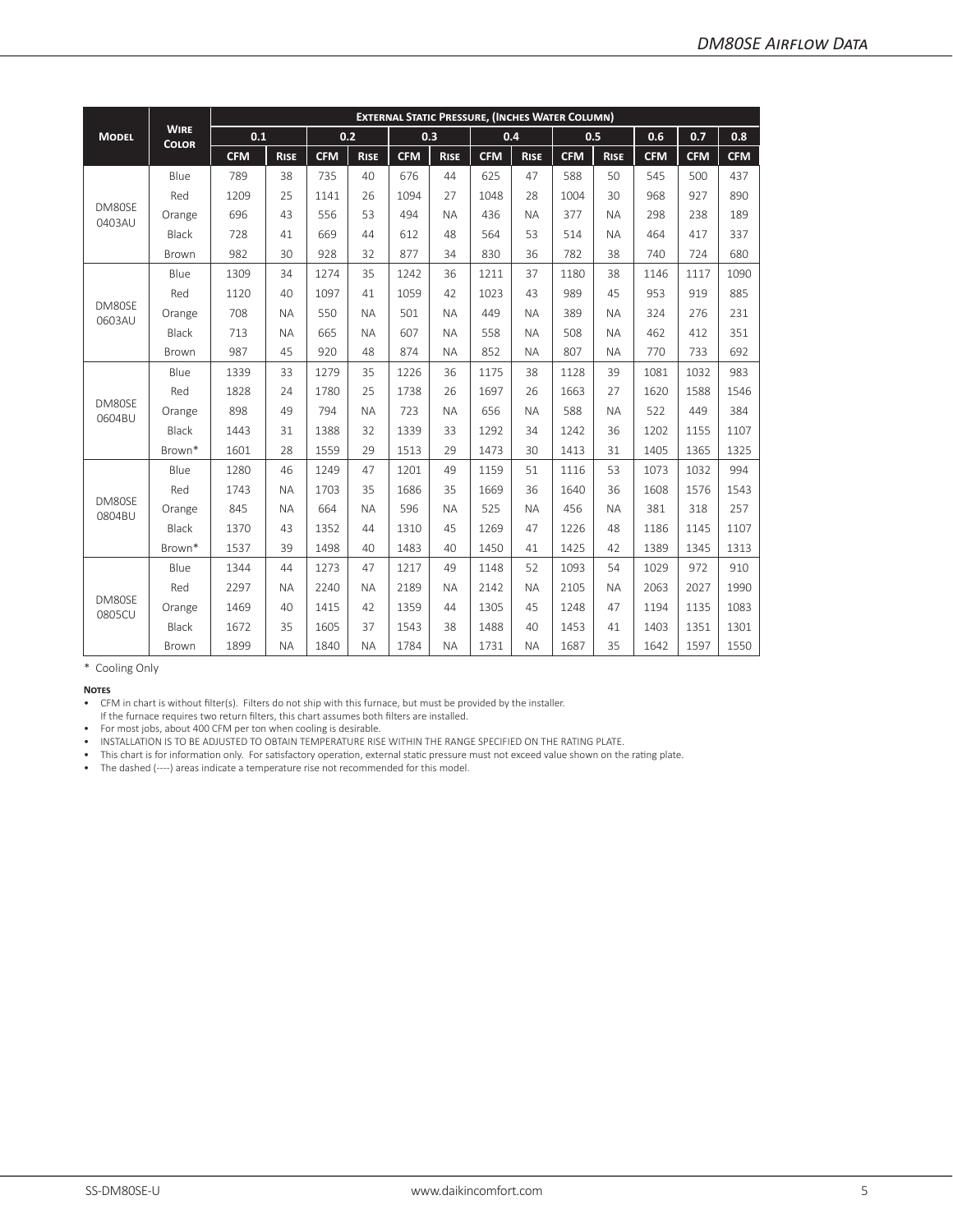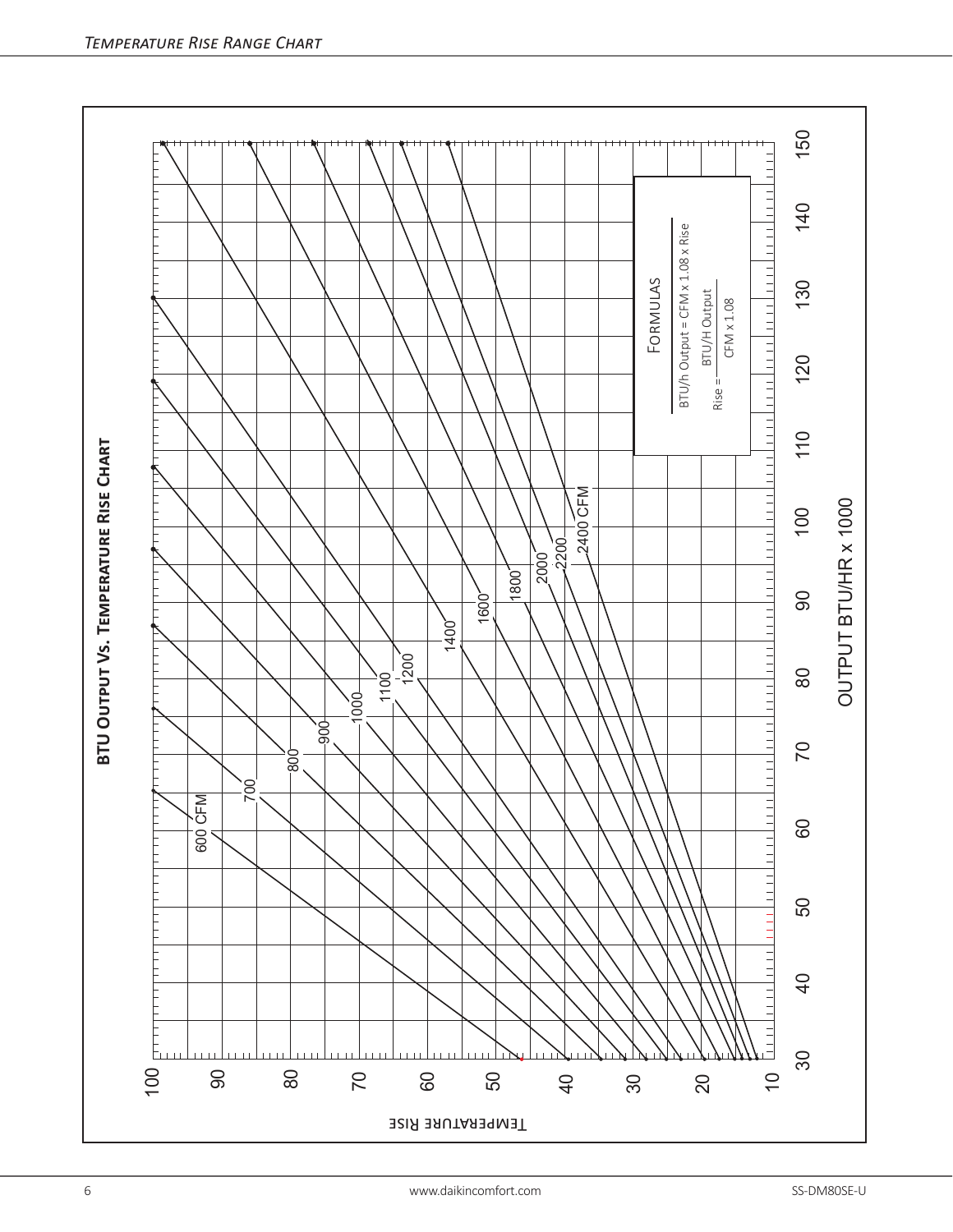

power *Warning* **High Voltage:** Disconnect all power before servicing or installing this unit. Multiple power sources may be present. Failure to do so may cause property damage, personal injury, or death. death. injury, or power before servicing or installing this unit. Multiple cause property damage, personal yew os to do s Failure t **High Voltage:** Disconnect all<br>sources may be present. Failure **WARNING**  $\triangleleft$ 

⚡

Wiring is subject to change. Always<br>refer to the wiring diagram on the<br>unit for the most up-to-date wiring.